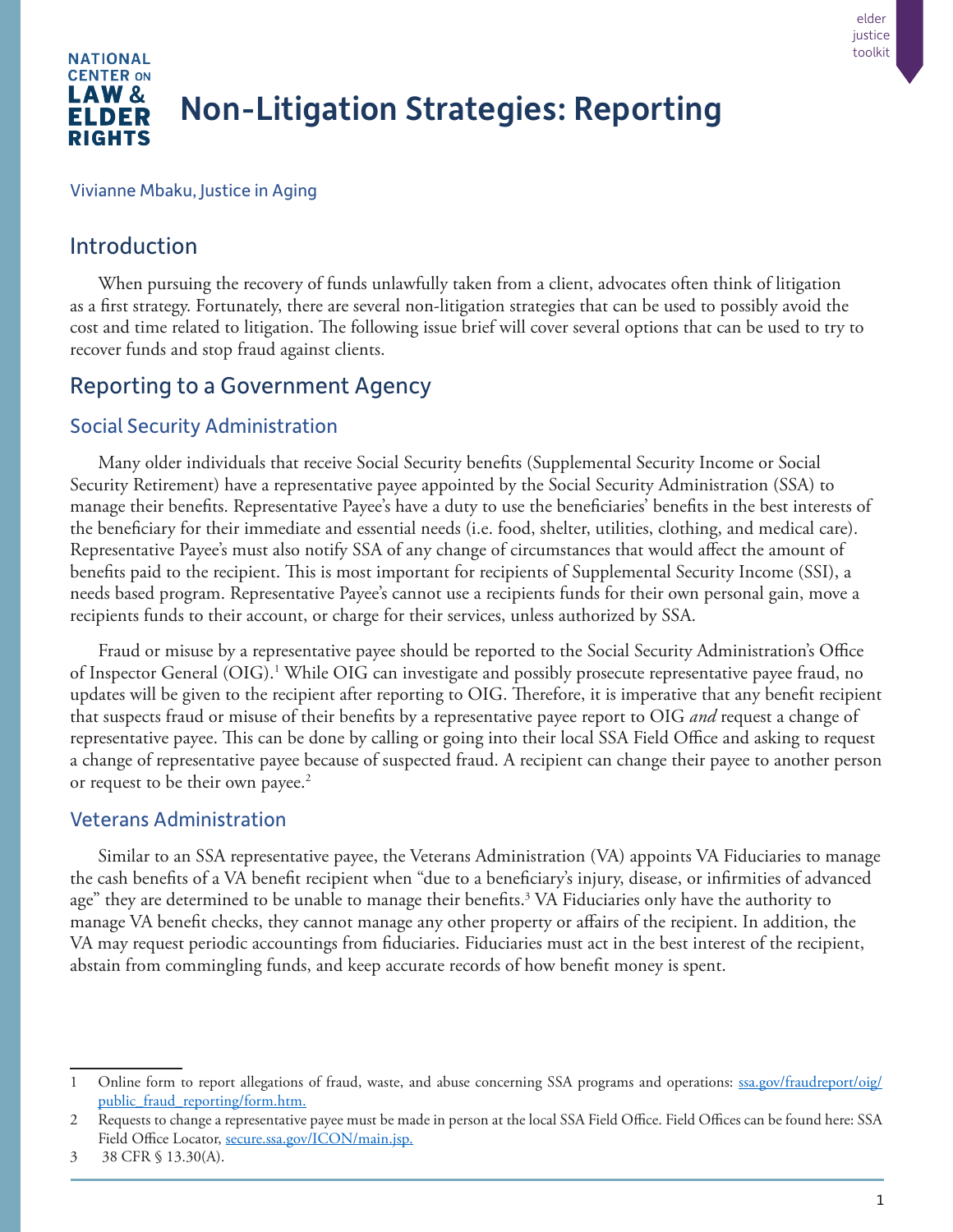Misuse of VA benefits is investigated by the Department of Veterans Affairs, Office of Inspector General. A report can be made through their [online system](https://www.va.gov/oig/hotline/complainant-release-preference.asp), by calling the VA fiduciary program toll free number: 1-888-407-0144, or the general VA toll free number: 1-800-827-1000. The VA will review all claims of misuse and can in some cases reissue misused funds to the recipient.<sup>4</sup>

A VA benefit recipient can also request appointment of a new fiduciary if: (1) the current fiduciary receives a fee for their services from the beneficiaries account and the beneficiary wants to appoint an unpaid volunteer, (2) the beneficiary request removal of the fiduciary and removal from supervised direct payment of benefits or, (3) the beneficiary provides credible evidence that the fiduciary is not acting in their best interest.<sup>5</sup>

#### Consumer Financial Protection Bureau

The Consumer Financial Protection Bureau (CFPB) was created in the wake of the 2008 financial crisis with the goal of regulating consumer financial products and services. Complaints about a consumer financial product or service can be made via the [CFPB website.](https://www.consumerfinance.gov/complaint/) Submitting a complaint to the CFBP may seem insignificant but individual reports of consumer financial fraud are instrumental in the Bureaus ability identify and prosecute widespread financial fraud.

### Financial Fraud Kill Chain (FFKC)

The Financial Fraud Kill Chain is a process to recover international wire transfers originating from U.S. bank accounts. FFKC is a partnership between the Federal Bureau of Investigation (FBI), the Financial Crimes Enforcement Network of the U.S. Treasury (FinCen),<sup>6</sup> and law enforcement. It can only be implemented for international wire transfers of \$50,000 or more that happened in the last 72 hours. Reports should be made to Internet Crime Complaint Center of FBI (IC3)7 and the victim's bank as soon as possible, ideally within the first 72 hours. Over 70% of money wired internationally by victims has been recovered when the transfer is reported within 48-72 hours.

### State Victims of Crime Offices

Under the federal Victims of Crime Act (VOCA) each state has a victims of crime office that supplies services and support to victims of crime. Crime victims can receive compensation and assistance from their local Victims of Crime Office. Crime victim compensation is a "direct reimbursement to or on behalf of a crime victim" for medical costs, funeral/burial costs, mental health counseling, lost wages or support and other expenses related to the crime.<sup>8</sup> Victim Assistance includes crisis intervention, emergency shelter, transportation counseling and criminal justice advocacy. <sup>9</sup> You can find more information on the <u>Victims of Crime Act and</u> [resources here](mailto:https://www.ovc.gov/?subject=) and you can find your [local VOCA office here](mailto:https://navaa.org/state-administrator-directory/?subject=).

#### IRS Whistleblower Informant Award

The Internal Revenue Service (IRS) offers a whistleblower award to those who "blow the whistle on a persons who fail to pay the tax they owe." If the IRS uses the whistleblowers information it can award up to 30% of the addition tax to the whistleblower. 10 Victims of fraud may consider reporting to the IRS if they believe the perpetrator committed tax fraud.

9 *Id*.

<sup>4</sup> j[ustice.gov/elderjustice/va-benefits-fraud-0](https://www.justice.gov/elderjustice/va-benefits-fraud-0).

<sup>5</sup> 38 CFR §13.30(b)(9)(i)-(iii).

<sup>6</sup> [fincen.gov/.](https://www.fincen.gov/)

<sup>7</sup> [ic3.gov/default.aspx.](https://www.ic3.gov/default.aspx)

<sup>8</sup> ovc.gov/pubs/crimevictimsfundfs/intro.html#PrimarySources, Property damage and loss are not covered.

<sup>10</sup> [irs.gov/compliance/whistleblower-informant-award](https://www.irs.gov/compliance/whistleblower-informant-award).